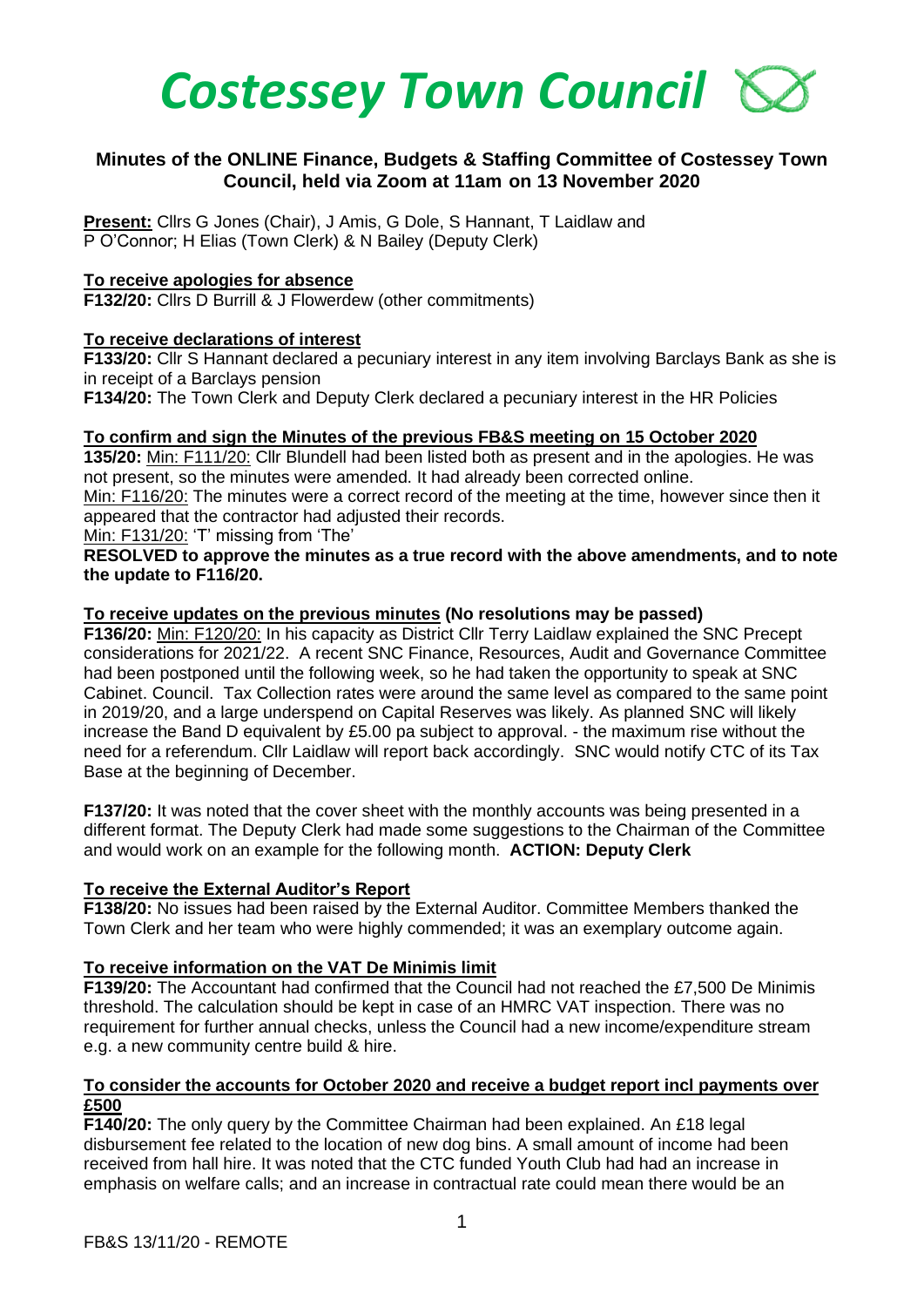overspend. Cllr O'Connor to send a copy of the clubs' minutes to the Town Clerk. **ACTION: Cllr O'Connor** 

# **RESOLVED to recommend to full council the approval of the October 2020 Accounts**

## **To receive a revised 2020/21 forecast**

**F141/20:** Cllr Jones had circulated a note and explained an adjustment to salaries as the recruitment of a new part-time Grounds Person for Queen's Hills Play Areas had not yet happened. The areas of likely overspend are – Waste, IT, Travel & Property Maintenance. The yield from the first miscanthus crop was less than it cost to cut, bail and store, but would hopefully increase in future years.

#### **To consider future banking arrangements**

**F142/20**: The accompanying report highlighted the costs associated with paying contractors and hall hire deposits by cheque. It would improve the customer experience if electronic payments could be made and increase office efficiency. By setting up a new account with an alternative provider, and without a complex mandate requiring multiple signatories on a cheque for lower payments under £100, none of the benefits of Barclays would be lost including the proximity of the Drayton Branch for deposits, petty cash and salary transfers. Controls should be put in place including a schedule of payments signed by members before the payment is released. The upper limit should be aligned to the current £100 damage deposit for hall hires and reflect any changes in policy. It was noted that card payments were reported retrospectively, but suitable controls were in place. An annual trawl of suppliers is undertaken to identify those who accept Direct Debit or Debit Card payments.

#### **RESOLVED to explore further options and present recommended controls: ACTION Deputy Clerk**

#### **To receive information on the 2020/21 CIL payments.**

**F143/20:** Funds received in previous years had been set against improvements to Queen's Hills Play Areas and have an expiry date. The £7,022.44 CIL funds received April 2020 will have a longer expiry date. The oldest available funds should be used against the first approved purchase, on a rolling basis, without the already approved amount of £29,194.98 for Queen's Hills Play Areas being impacted. **ACTION: Town Clerk**

#### **To receive a general update on Finance, Budget & Staffing matters.**

**F144/20:** District Councillors are seeking community group projects to support with a max £1,000 grant available. A circular email can be sent to all regular CTC hall hirers. **ACTION: Deputy Clerk**

**F145/20:** Lodge Farm Community Facility Survey was hand delivered to approx. 750 dwellings and exactly 100 responses were received. Running costs from handover were likely to outweigh the revenue, and the working group were meeting the following week to consider design features. A similar model may simply mean some groups request to switch from an existing CTC community centre to the new facility. A final design with estimated running costs should be presented to full council.

**F146/20:** Further to an ECM on 6 November 2020 re: Queen's Hills drainage, negotiations with the contractor were ongoing and Anglia Water have approved the AWA S106PDL application for the adoption of the new manhole main sewer connection and the private lateral drain, and final adoption of the connection and the PDL will be subject to inspection and inspection and approval by AWA once the remedial works are complete Another ECM would be scheduled and the Finance, Staffing & Budgets Committee should be kept up to date with any financial commitments.

#### **F147/20: RESOLVED to confirm the date of the next ONLINE FB&S Meeting as Thursday 10 December at 11am but subject to change if the Tax Base has not been received.**